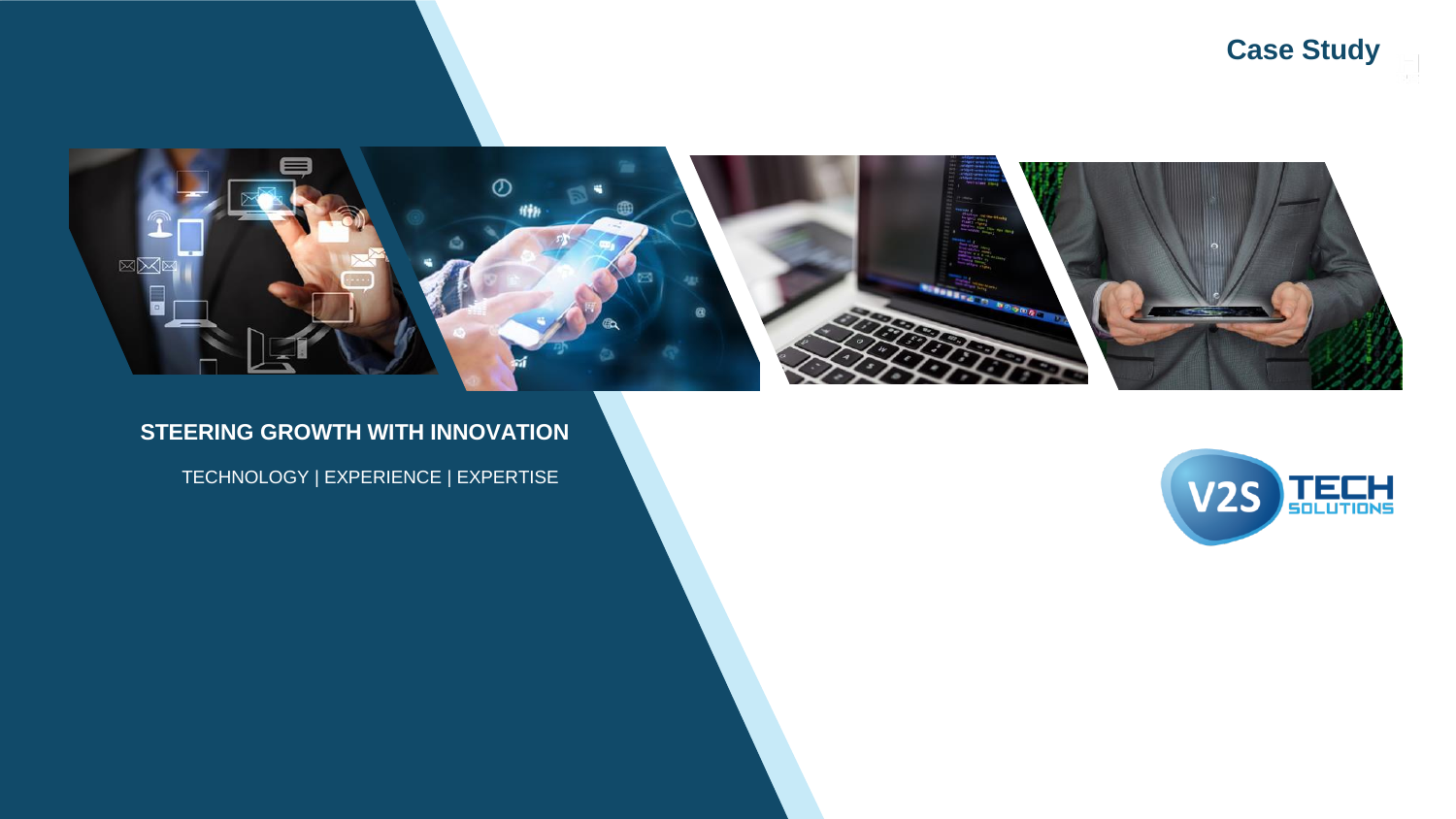#### **Software Product Enhancement** Payment Processing python microservices





- Python API's to accept payment notification from payment providers
- Calculation of loan and late fees payments
- Send notification to different services regarding customer payments
- Generate customer records with future payment, past payment, pending amount
- Create customers, accept product orders and process orders instalment
- Supported different PAYGO plans as per customer requirements

- Buy now and Pay later with 3 months installment option to cater to Send payment reminders to customers. rural areas so it helps users a lot.
- 
- Smooth order purchasing and approval process as per credit limit
- Users can view all orders and payments details on app

**BENEFIT**







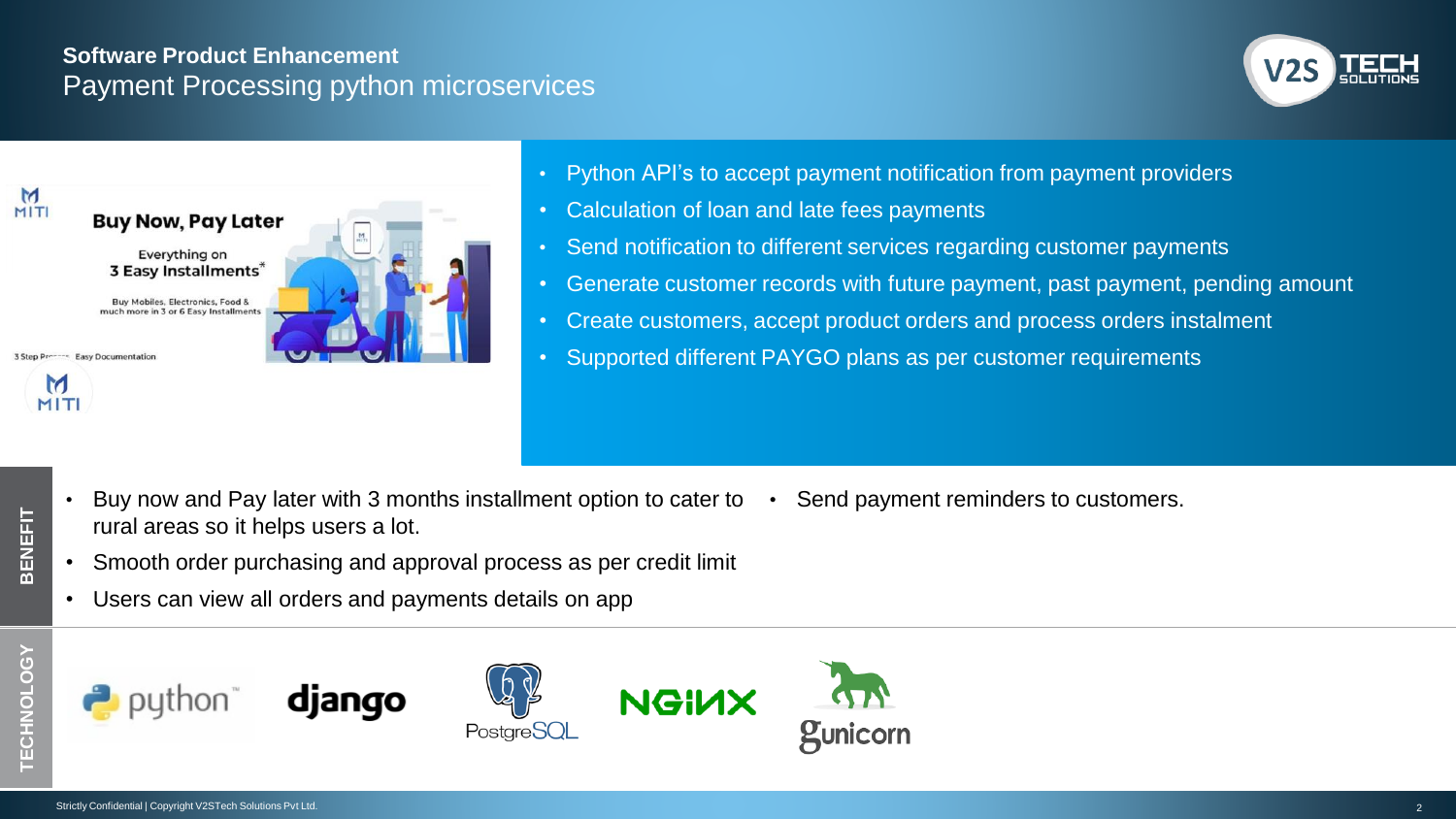### About Us



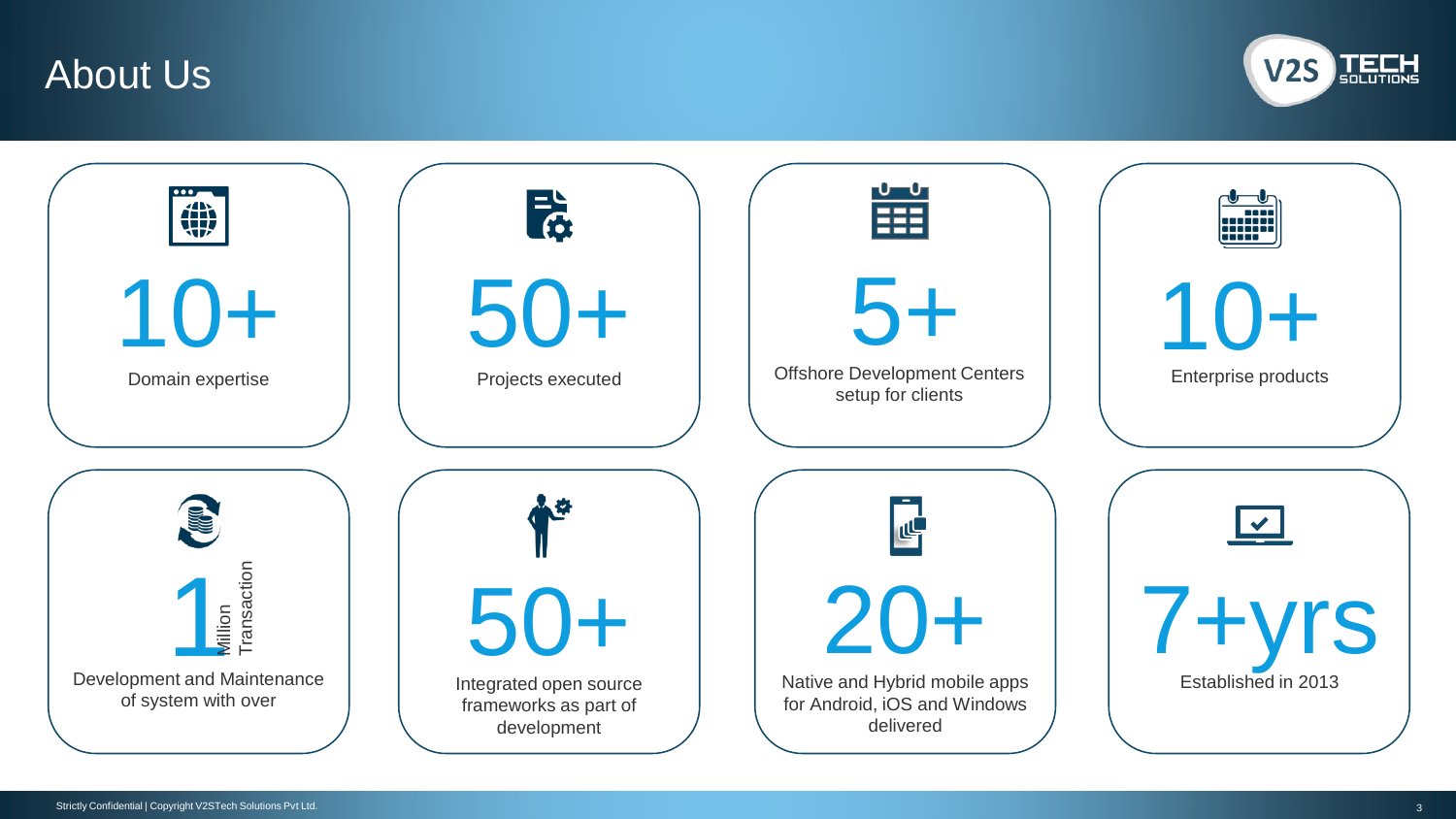# Our Core Services



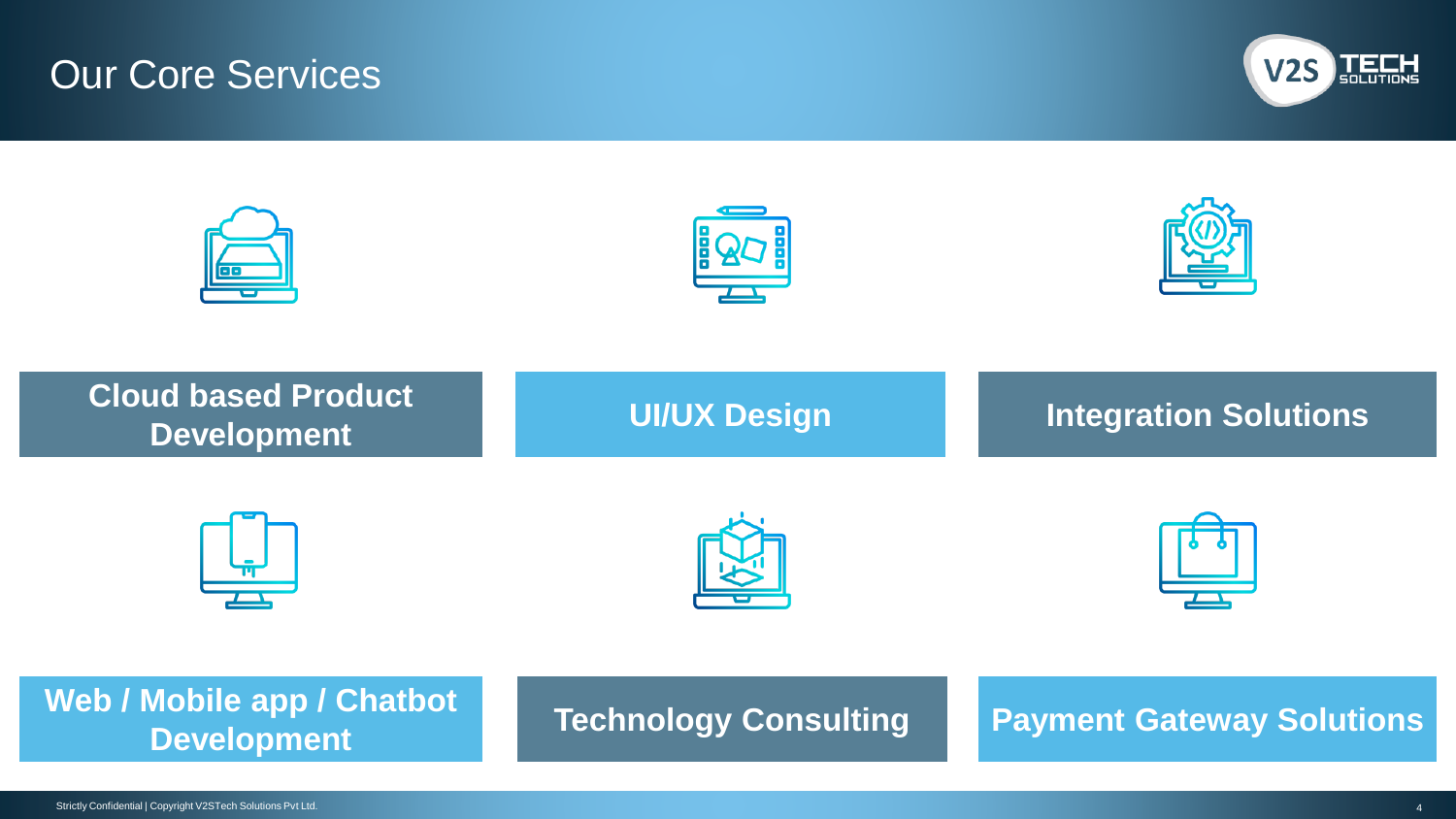**Clientele** 



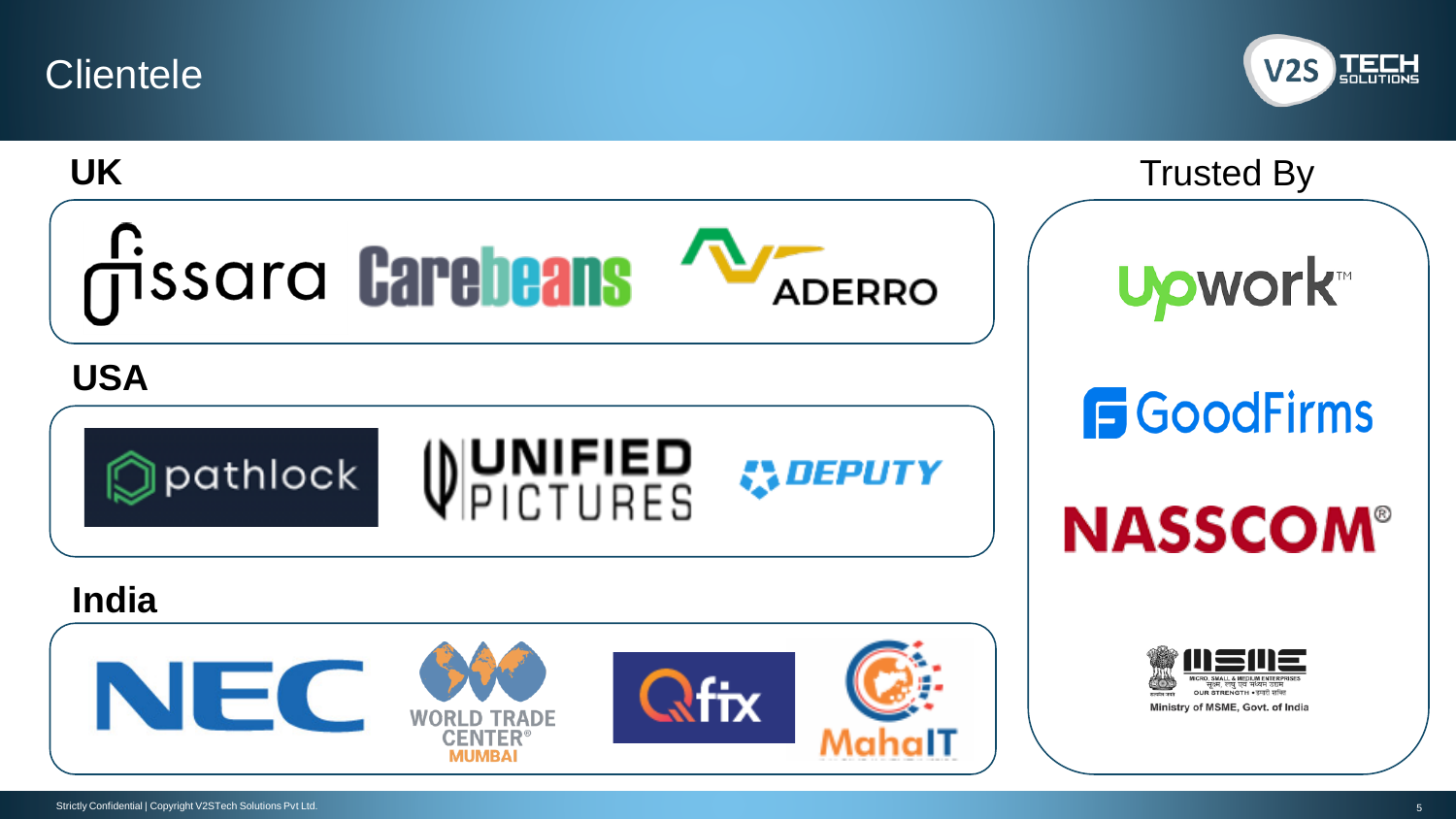# Project Showcase



| <b>Project Name</b>       | <b>Team</b>    | <b>Duration</b><br>(Months) | <b>Operational</b><br><b>Model</b> | <b>Technology</b> | <b>Features</b>                                                          |
|---------------------------|----------------|-----------------------------|------------------------------------|-------------------|--------------------------------------------------------------------------|
| Fissara (UK)              | $\overline{4}$ | $\geq 60$                   | <b>ODC</b>                         | Java              | Real time tracking, Form builder, Job scheduler                          |
| Care (UK)                 | 10             | $\geq 48$                   | <b>ODC</b>                         | Java              | Microservices, SaaS, Kafka, Chatbot, NFC tags,<br>Offline Mobile app     |
| Eduqfix (India)           | 10             | 36                          | $ODC + BOT$                        | Java              | Microservices, MVP, PCI compliant, Custom<br>checkout                    |
| Melting point (India)     | $\overline{4}$ | $\geq 12$                   | Fixed Cost &<br>Support            | Python            | IoT, Image Processing (AI)                                               |
| Pathlock (USA)            | 5              | $\geqslant 4$               | Resource based                     | Java              | Microservices, Application Governance and<br>Segregation of Duties (SoD) |
| Miti (South Africa)       | 3              | $\geq 3$                    | Resource based                     | Python            | PG integration, notifications, Complex fees, mobile<br>device management |
| Deep Thingz (India)       | $\overline{2}$ | 24                          | Resource based                     | <b>MERN</b>       | Complex dashboards, IoT, SCADA integration, PG<br>integration            |
| Interview Chatbot (USA)   | 3              | 2                           | <b>Fixed Cost</b>                  | Python            | SaaS, template based interview, dynamic intent                           |
| Trip Planning (Australia) | 2              | 3                           | Resource based                     | UI/UX             | UI/UX strategy, wireframe, design                                        |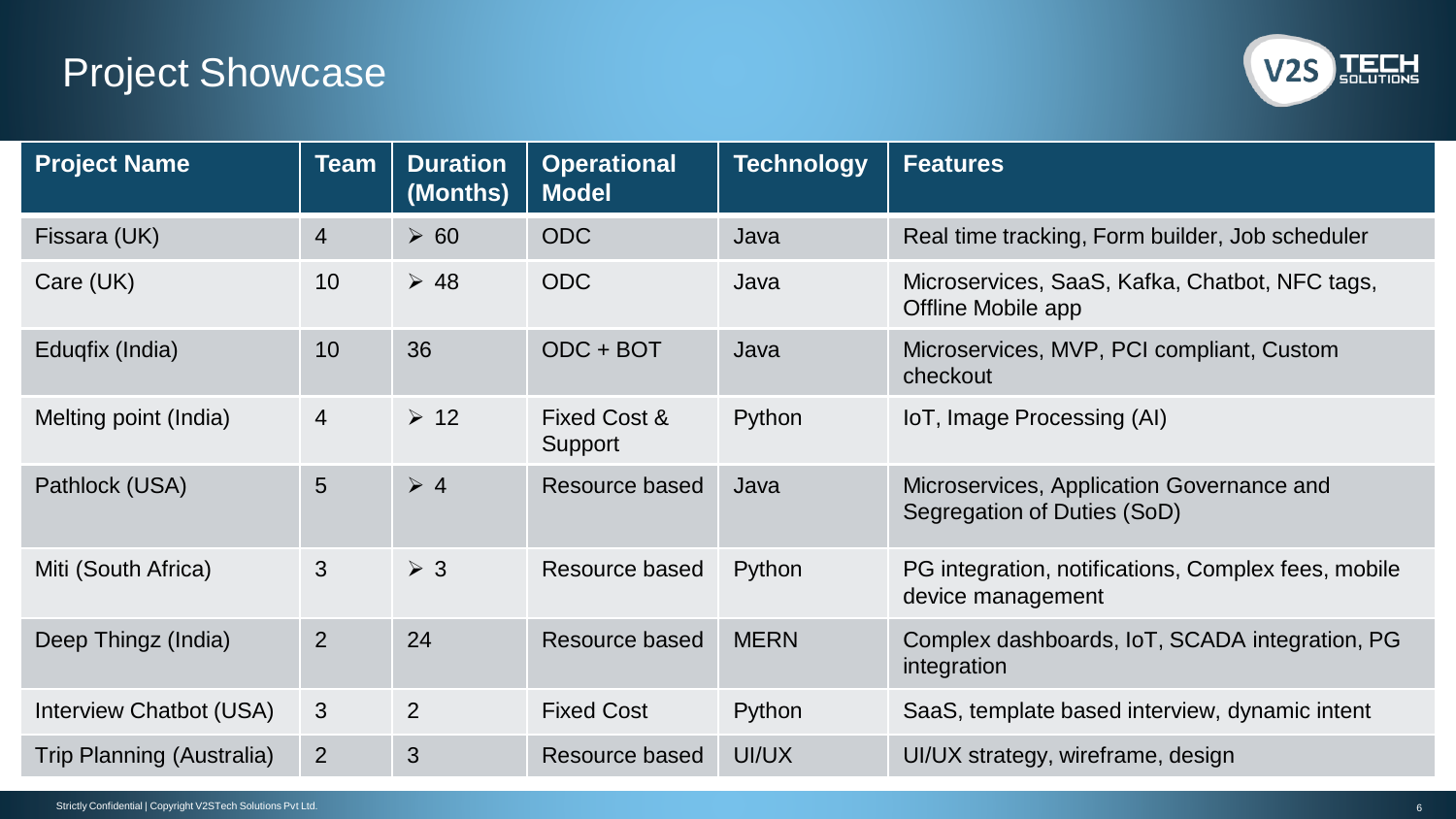### Technology Platform Expertise



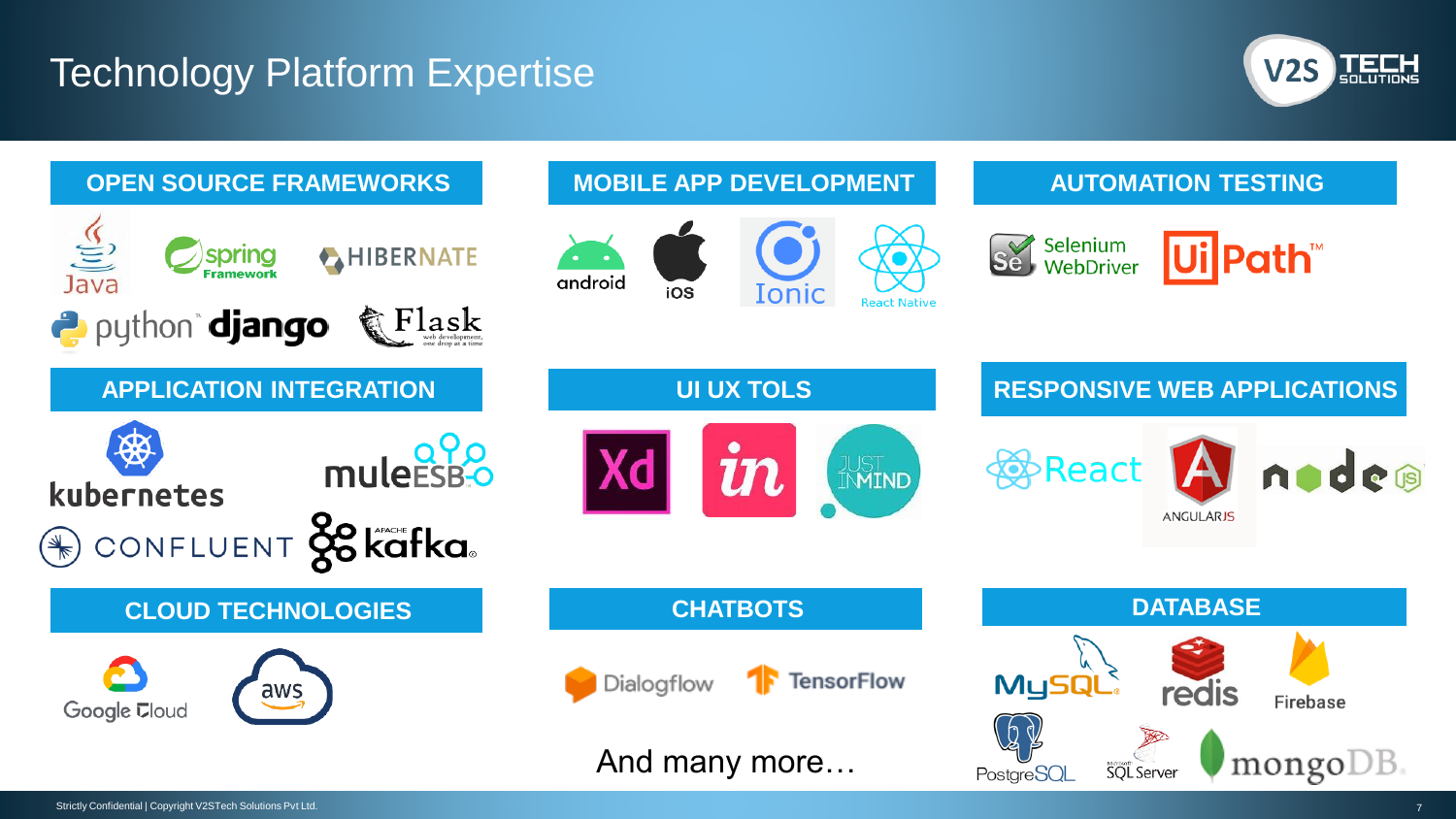



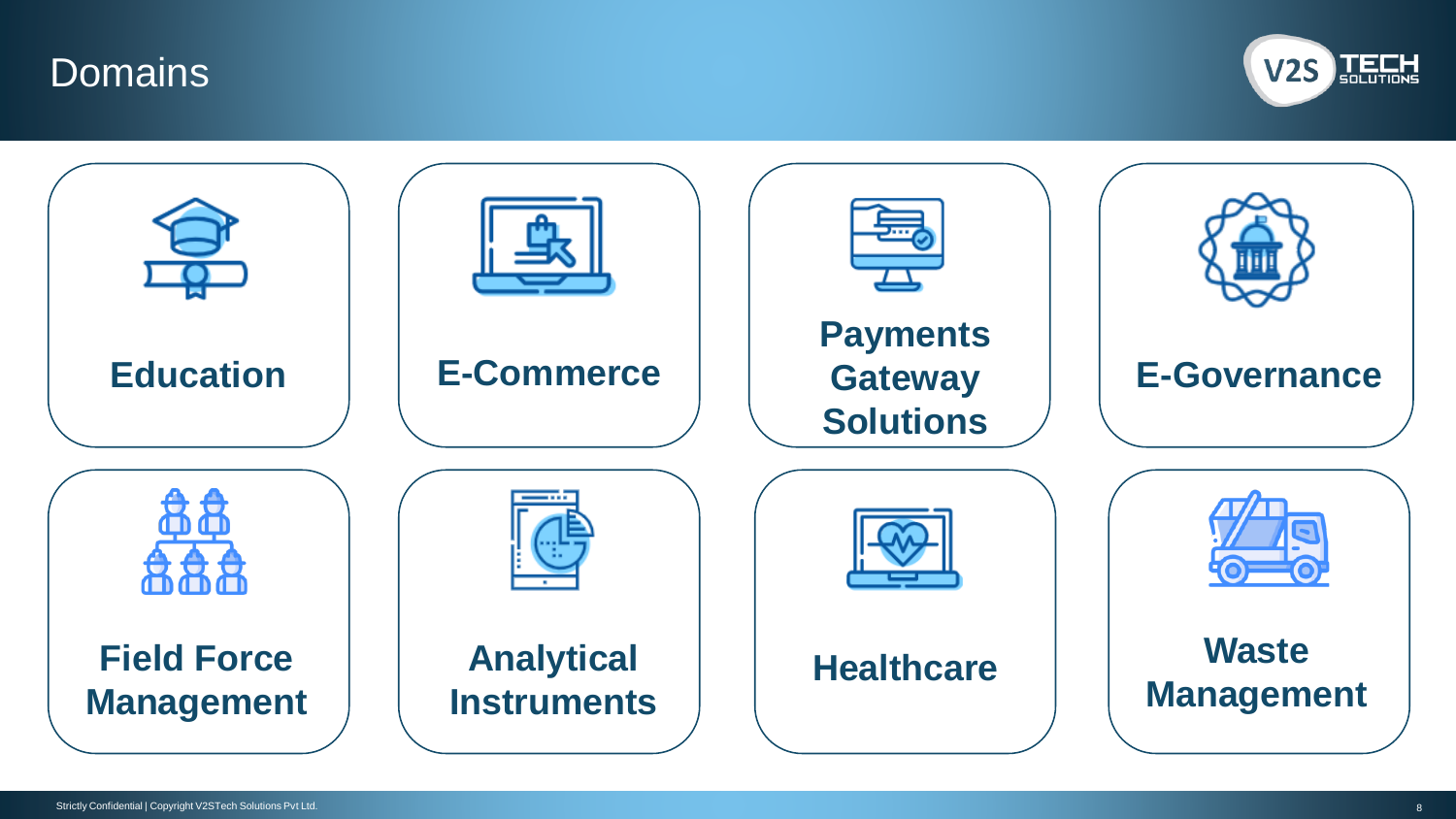# Why Choose Us For Offshore Development Center?



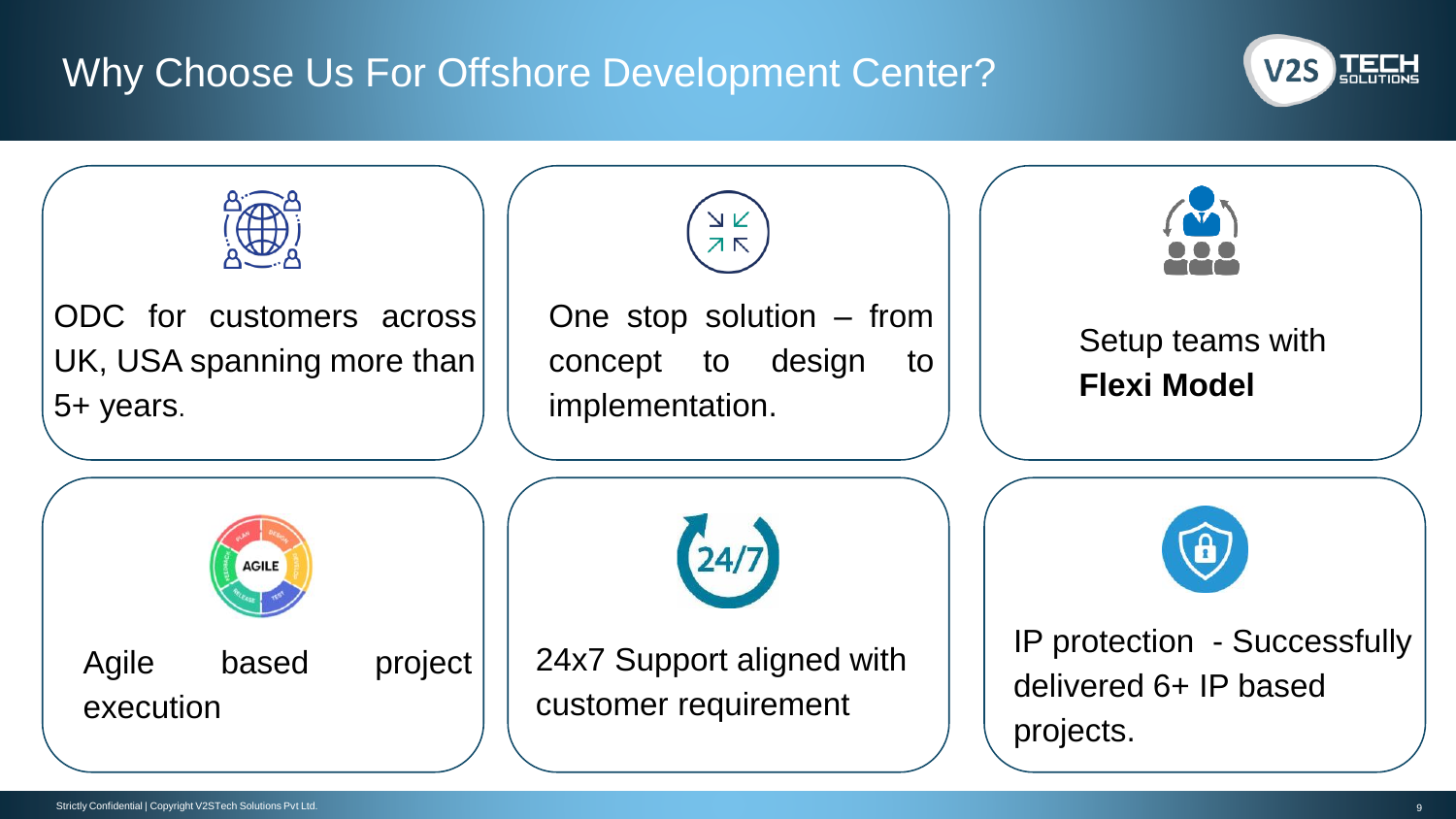# Why Choose Us For Offshore Development Center?



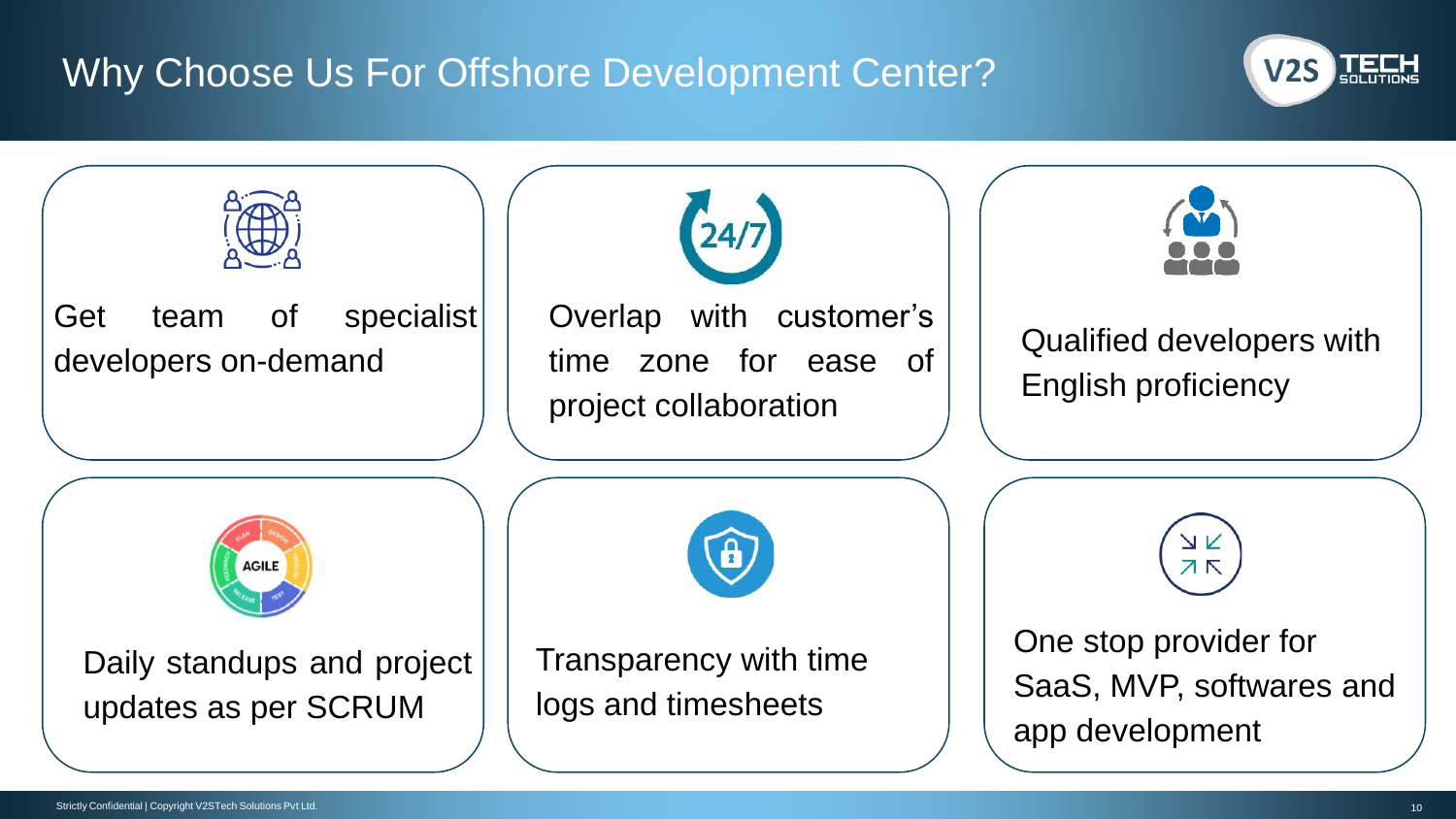### Client Testimonial



#### **Jon Holttum Fissara, CEO**



#### **Nick Lawford Carebean, Director**

I have worked with V2Stech for a number of years and 2 companies. The relationship started by V2Stech building a proof of concept in a limited time to test their abilities. They passed with flying colours. I have been working with the ever since.

At my current organisation they have become my trusted IT partner, performing all of the functions that a normal IT company would do, We have a very close working relationship based on trust, delivery performance and mutual understanding.

#### **Venugopal Choudary Qfix Infocomm, Director**

Hardworking attitude, always available to work on a crisis, high integrity and focus to ensure success of client's business Video : https://youtu.be/IZrp4Dr3mZc

**More Testimonials** <https://www.goodfirms.co/company/v2stech-solutions-private-limited/reviews>